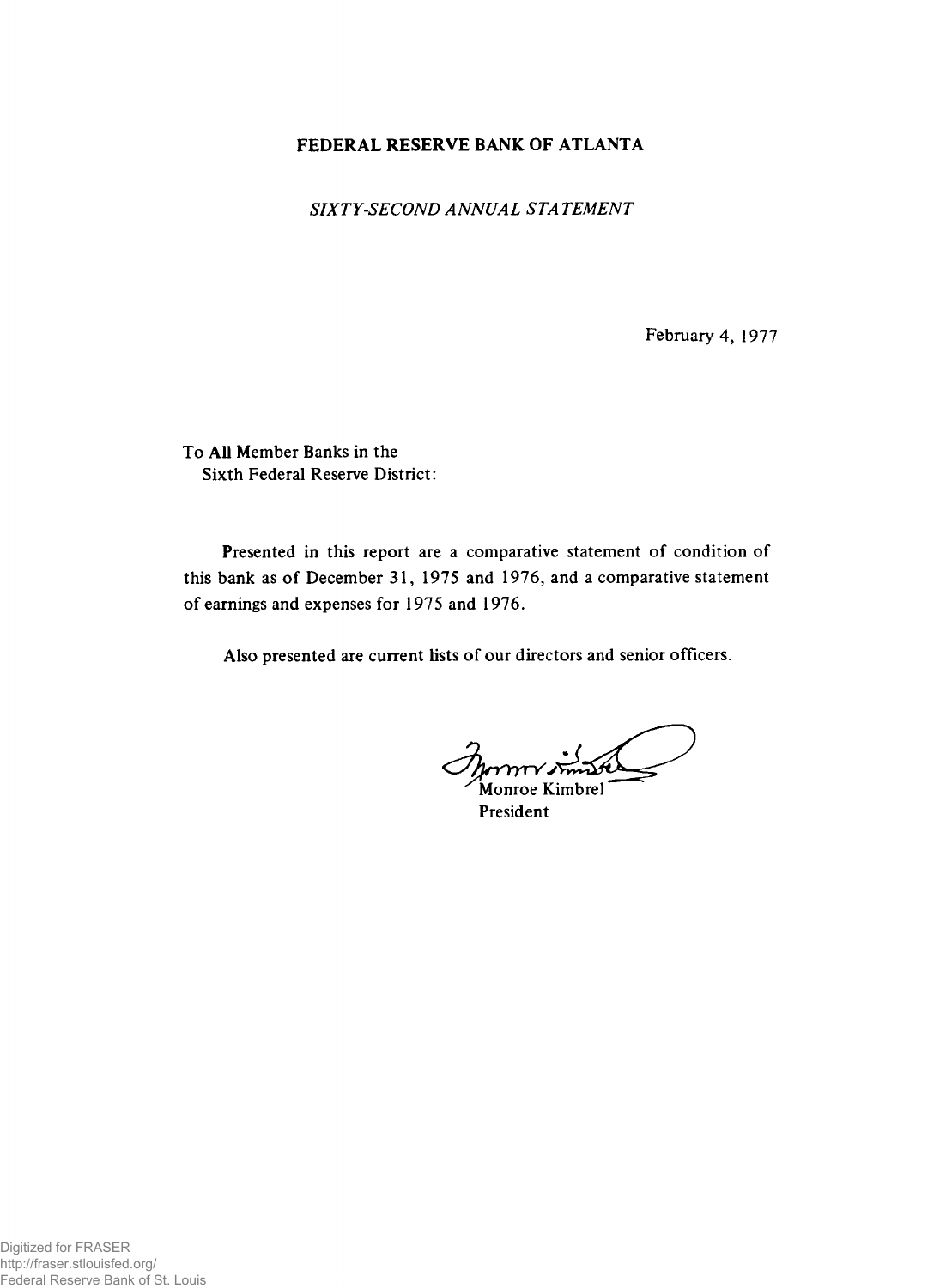## STATEMENT OF CONDITION

### ASSETS

|                                             | December 31, 1975  | December 31, 1976          |  |  |  |
|---------------------------------------------|--------------------|----------------------------|--|--|--|
|                                             |                    | \$599,154,900              |  |  |  |
| Special Drawing Rights Certificate          |                    |                            |  |  |  |
|                                             | 28,000,000         | 62,000,000                 |  |  |  |
| Federal Reserve Notes of Other Banks        | 235,051,852        |                            |  |  |  |
|                                             | 43,063,522         | 39,208,363                 |  |  |  |
|                                             | 917,356,473        | 700, 363, 263              |  |  |  |
| Discounts and Advances                      | 37,450,000         | 2,800,000                  |  |  |  |
|                                             | 4,527,645,000      | 4,995,904,000              |  |  |  |
| Federal Agency Obligations                  | 317,031,000        | 363,909,000                |  |  |  |
| Total Loans and Securities  \$4,882,126,000 |                    | $\overline{5,362,613,000}$ |  |  |  |
| Other Assets:                               |                    |                            |  |  |  |
| Cash Items in Process of Collection         | 920, 911, 043      | 976,186,267                |  |  |  |
| Bank Premises and Capital Equip-            |                    |                            |  |  |  |
|                                             | 14,384,279         | 16,505,256                 |  |  |  |
|                                             | 100,112,384        |                            |  |  |  |
|                                             | 1,035,407,706      | 275,913,590                |  |  |  |
| TOTAL ASSETS                                |                    | 1,268,605,113              |  |  |  |
|                                             | \$6,834,890,179    | \$7,331,581,376            |  |  |  |
|                                             | <b>LIABILITIES</b> |                            |  |  |  |
| Federal Reserve Notes  \$4,049,153,260      |                    | \$3,761,070,897            |  |  |  |
| Deposits:                                   |                    |                            |  |  |  |
| Member Bank Reserve Accounts  1,577,729,587 |                    | 1,800,764,803              |  |  |  |
| Due to Other F.R. Banks -                   |                    |                            |  |  |  |
|                                             | $-0-$              | 107,095,343                |  |  |  |
| U.S. Treasurer - General Account            | 360,754,736        | 571,639,373                |  |  |  |
|                                             | 19,957,600         |                            |  |  |  |
|                                             | 39,459,723         | 18,148,900                 |  |  |  |
|                                             |                    | 59,358,656                 |  |  |  |
| <b>Other Liabilities:</b>                   |                    | 2,557,007,075              |  |  |  |
| Deferred Availability Cash Items            | 496,956,533        | 588,472,274                |  |  |  |
|                                             | 61,967,522         | 54,641,414                 |  |  |  |
| Due to Other FR Banks -                     |                    |                            |  |  |  |
|                                             | 85,369,818         |                            |  |  |  |
|                                             | 644,293,873        | 220, 276, 316              |  |  |  |
| TOTAL LIABILITIES                           |                    | 863,390,004                |  |  |  |
|                                             | \$6,691,348,779    | \$7,181,467,976            |  |  |  |
| <b>CAPITAL AND SURPLUS</b>                  |                    |                            |  |  |  |
|                                             | 71,770,700         |                            |  |  |  |
|                                             | 71,770,700         | 75,056,700                 |  |  |  |
|                                             |                    | 75,056,700                 |  |  |  |
| TOTAL LIABILITIES AND                       |                    | 150, 113, 400              |  |  |  |

CAPITAL ACCOUNTS............... \$6,834,890,179 \$7,331,581,376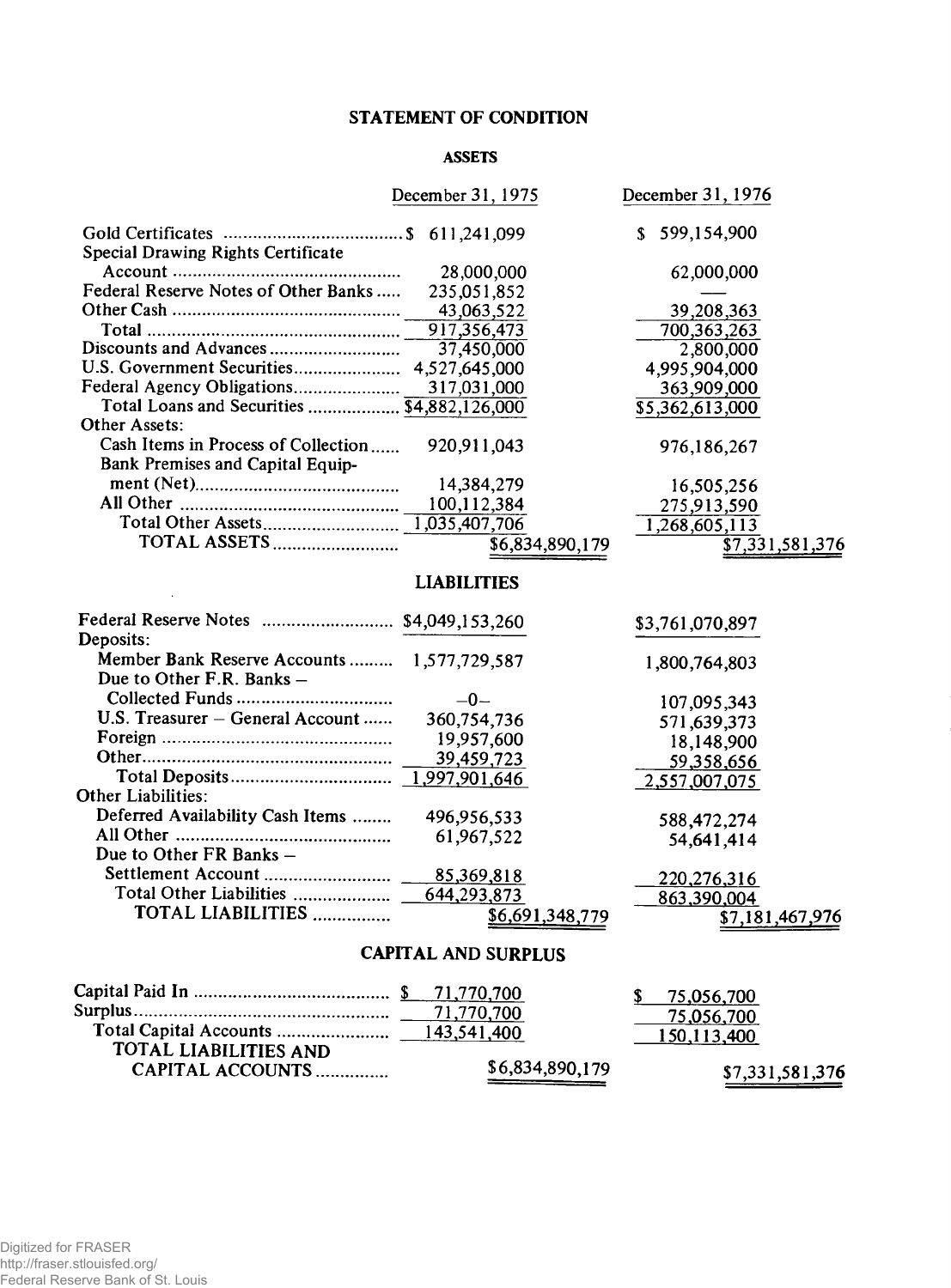# EARNINGS AND EXPENSES

|                                              | 1975          | 1976          |
|----------------------------------------------|---------------|---------------|
|                                              |               | \$343,049,987 |
|                                              |               | 58,724,443    |
| <b>Current Net Earnings</b>                  | \$268,793,906 | \$284,325,544 |
| <b>Additions to Current Net Earnings:</b>    |               |               |
| Profit on Sales of U.S. Government           | 2,022,793     | 1,749,001     |
|                                              | 218,183       | 252,395       |
|                                              | 2,240,976     | 2,001,396     |
| Deductions from Current Net Earnings:        |               |               |
| Loss on Foreign Exchange Transactions (Net)  | 18,376,608    | 1,930,706     |
|                                              | 32,457        | 39,514        |
|                                              | 18,409,065    | 1,970,220     |
|                                              |               | $+31,176$     |
| Net Earnings Before Payment to U.S. Treasury | \$252,625,817 | \$284,356,720 |

## DISTRIBUTION OF NET EARNINGS

|                                                                |               | \$4,431,159   |
|----------------------------------------------------------------|---------------|---------------|
| Payments to U.S. Treasury (Interest on F.R. Notes) 245,102,596 |               | 276,639,562   |
| <b>Transferred to Surplus Account</b>                          | $+3,279,850$  | $+3,286,000$  |
|                                                                | \$252,625,817 | \$284,356,721 |

### SURPLUS ACCOUNT

|              | \$ 71,770,700 |
|--------------|---------------|
| 3,279,850    | 3,286,000     |
| \$71,770,700 | \$75,056,700  |